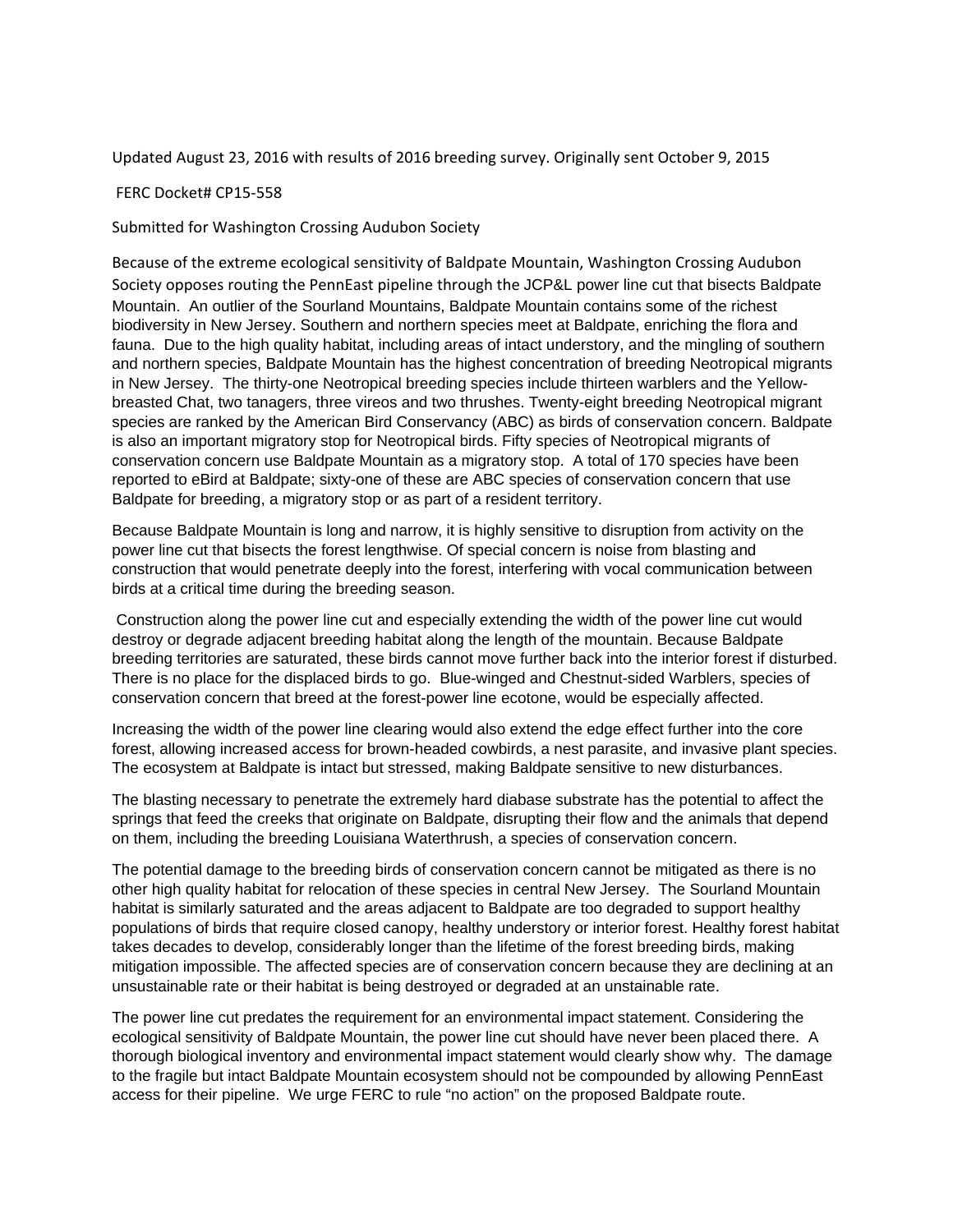#### Sincerely,

#### C. Sharyn Magee

President, Washington Crossing Audubon Society

## Species **Audubon ABC** eBird BFL Baldpate Mapping Watchlist Status Breeding Yellow‐billed Cuckoo yellow yes NA confirmed breeding Chimney Swift  $y$ ellow yes NA confirmed breeding Eastern Wood Peewee yellow yes confirmed breeding confirmed breeding Yellow-throated Vireo yellow yes confirmed breeding confirmed breeding Wood Thrush yellow orange yes confirmed breeding confirmed breeding Veery version of the vellow yes confirmed breeding confirmed breeding Ovenbird **The Vellow Yellow** yes NA confirmed breeding Worm-eating Warbler yellow yes confirmed breeding confirmed breeding Blue-winged Warbler yellow orange yes NA confirmed breeding Louisiana Waterthrush **yellow** yes NA confirmed breeding Kentucky Warbler yellow orange yes confirmed breeding confirmed breeding Prairie Warbler **yellow** orange yes NA confirmed breeding Black-and-white Warbler yellow yes NA NA confirmed breeding Common Yellowthroat vellow yes NA confirmed breeding Hooded Warbler **Notaingland Strutter Wellow** yes confirmed breeding confirmed breeding American Redstart The Vellow yes NA confirmed breeding Chestnut-sided Warbler vellow yes NA confirmed breeding Yellow-breasted Chat yellow yes NA confirmed breeding Eastern Towhee Vellow yes NA confirmed breeding Field Sparrow **Field Sparrow** yellow yes NA confirmed breeding Rose-breasted Grosbeak yellow yes NA confirmed breeding Summer Tanager Tanager yellow yes NA confirmed breeding Scarlet Tanager Tanager yellow yes NA confirmed breeding Baltimore Oriole **NA blue is a confirmed breeding** vellow yes NA confirmed breeding Indigo Bunting The Vellow yes NA confirmed breeding

#### Table #1: Baldpate Breeding Species of Conservation Concern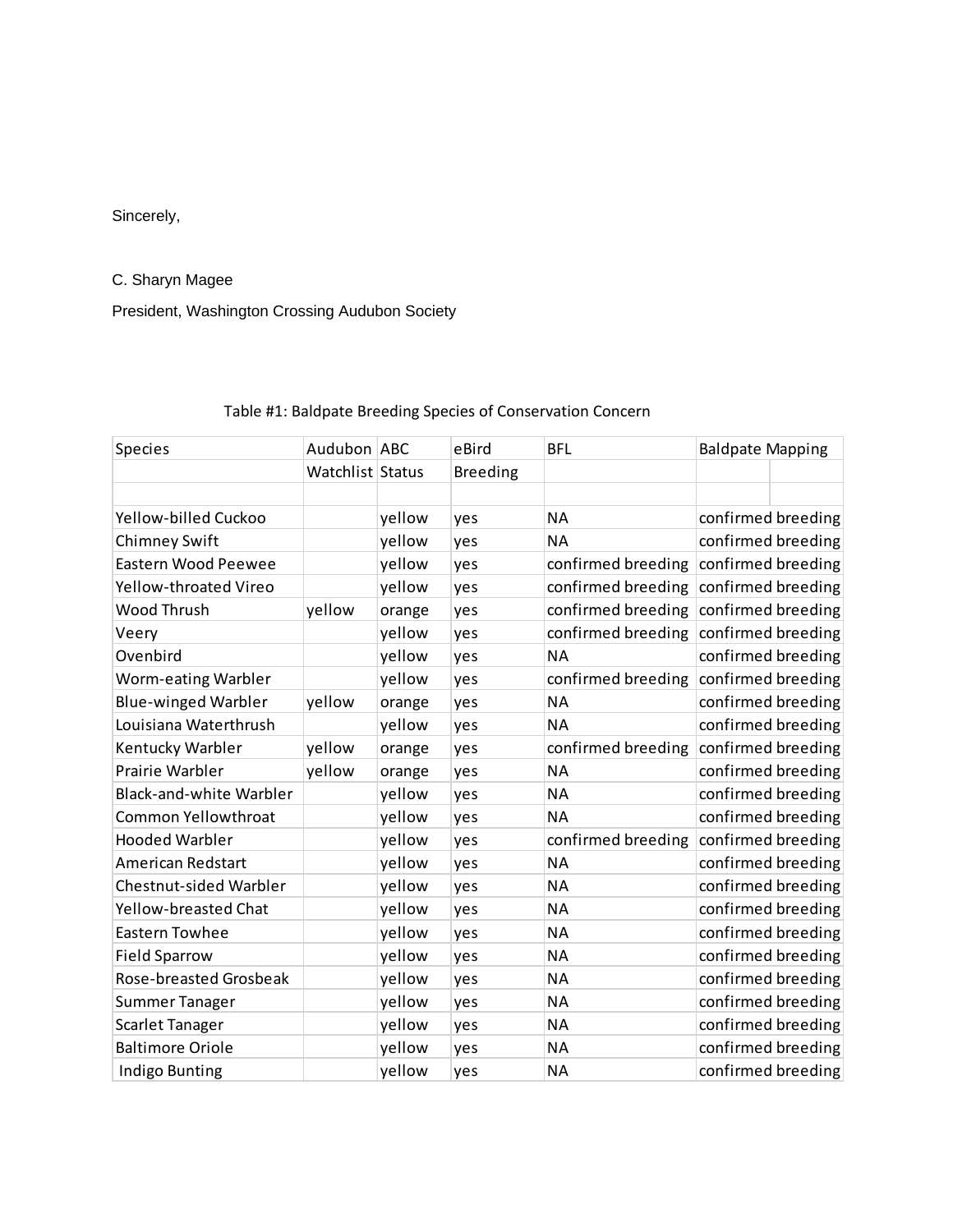All the species in Table 1 are Neotropical migrants except for Eastern Towhee and Field Sparrow. The Pine Warbler barely extends its winter range into the Neotropics with most of the population wintering in the southern United States.

#### **Watchlist Status**: National Audubon 2007 Watchlist Species

**ABC Status:** American Bird conservancy Conservation Rankings. Birds are scored for population size, range size, threats, and population trends. Yellow: potential concern. Orange: Vulnerable. Red: At‐Risk. Green: Secure

**eBird:** Cornell Laboratory of Ornithology eBird Data base.

**BFL**: Birds in the Forested Landscape, Cornell Laboratory of Ornithology citizen science protocol. Four study sites are located at Baldpate Mountain. The protocol was repeated twice per breeding season at Sites 1 &2 in 2004 & 2005; Sites 1‐3 in 2006‐2008 and Sites 1‐4 from 2009 through 2014.

Confirmed breeding: Species detected both sessions 2‐3 weeks apart in at least one year.

NA: Species not included in study.

**Baldpate Breeding Studies**: Mapping singing males in six sessions per season 2008‐2014 at Baldpate Mountain

Breeding Confirmed: Male singing three times on territory during breeding season in at least one year.

| Table#2: Number of Breeding Territories at Baldpate Mountain for Birds of Conservation |
|----------------------------------------------------------------------------------------|
| Concern                                                                                |

| Species                      | 2008           | 2009 | 2010 | 2011           | 2012           | 2013           | 2014 | 2015           | 2016 |
|------------------------------|----------------|------|------|----------------|----------------|----------------|------|----------------|------|
| Yellow-billed Cuckoo         | $\overline{2}$ | 1    | 1    |                | 1              | 0              |      | 1              | 1    |
| <b>Chimney Swift</b>         |                |      |      |                |                |                |      | 1              | 2    |
| Eastern Wood-Pewee           | 32             | 16   | 27   | 33             | 28             | 18             | 18   | 13             | 16   |
| Eastern Phoebe               | 2              | 1    | 1    | 1              | $\overline{2}$ | 1              | 1    | 1              | 1    |
| Great-crested Flycatcher     | 2              | 3    | 1    | 1              | $\overline{2}$ | 0              | 1    | 0              | 3    |
| Red-eyed Vireo               | 14             | 10   | 18   | 21             | 17             | 27             | 24   | 12             | 16   |
| White-eyed Vireo             | 3              | 2    | 1    | 10             | 5              | $\overline{2}$ | 5    | 4              | 6    |
| Yellow-throated Vireo        | 1              | 4    | 6    | $\overline{2}$ | 7              | 5              | 4    | 7              | 14   |
| House Wren                   | 1              | 1    | 1    |                | 2              | 3              | 1    | 4              | 2    |
| <b>Blue-gray Gnatcatcher</b> |                | 2    |      | 1              | 2              | 0              | 3    | $\overline{2}$ | 2    |
| Wood Thrush                  | 34             | 34   | 58   | 58             | 60             | 54             | 68   | 67             | 67   |
| Veery                        | 57             | 41   | 57   | 68             | 54             | 44             | 60   | 42             | 47   |
| Gray Catbird                 | 32             | 23   | 45   | 53             | 53             | 46             | 61   | 37             | 58   |
| <b>Blue-winged Warbler</b>   | 7              | 3    | 8    | 12             | 8              | 11             | 5    | 14             | 10   |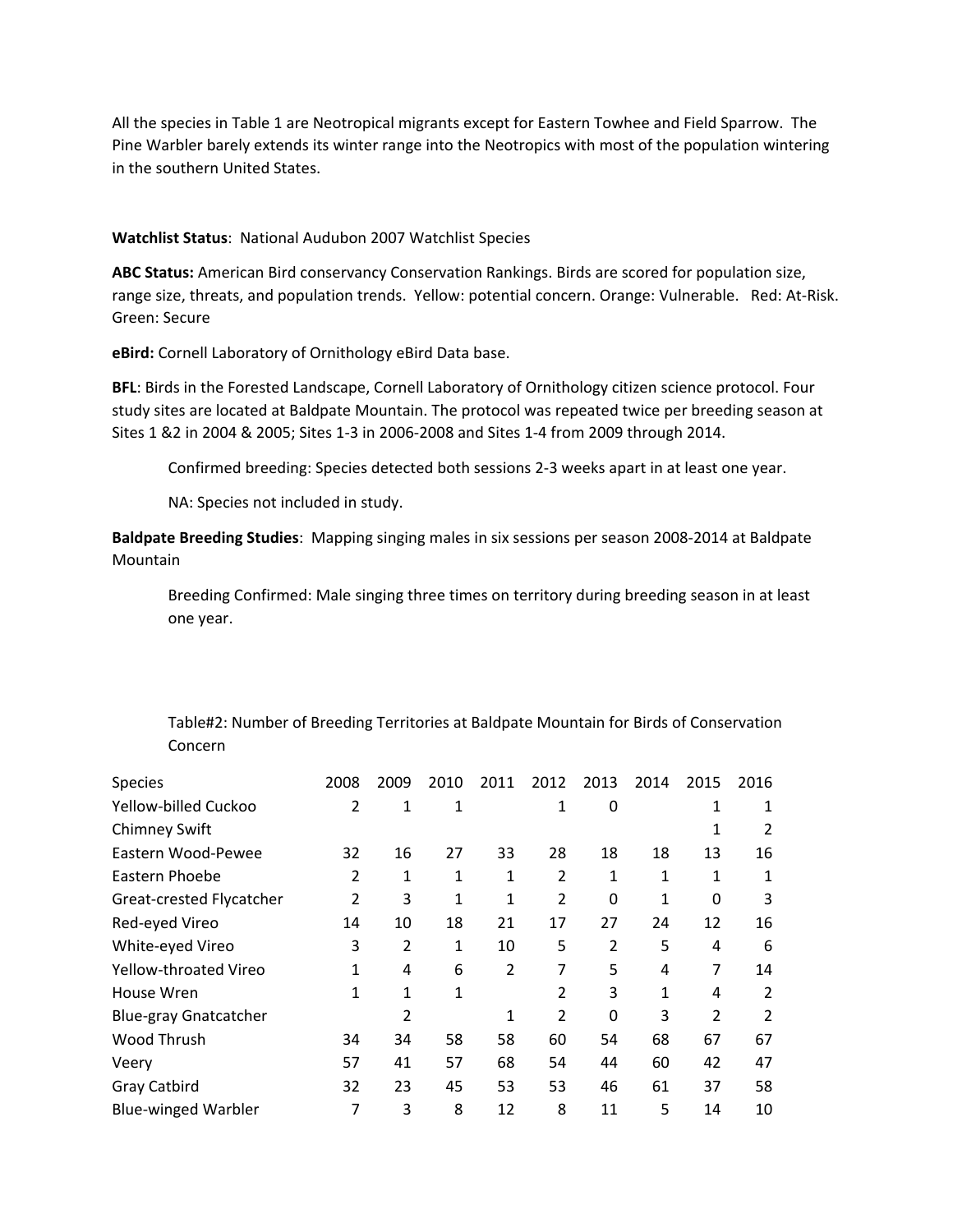| <b>Yellow Warbler</b>          | 4            | 3              | 5              | 8            | 8   | 8            | 5              | 3            | 8   |
|--------------------------------|--------------|----------------|----------------|--------------|-----|--------------|----------------|--------------|-----|
| Chestnut-sided Warbler         | 10           | 8              | 7              | 14           | 10  | 7            | 10             | 11           | 10  |
| Prairie Warbler                | 3            | $\overline{2}$ | $\overline{2}$ | 1            | 0   | 3            | $\overline{2}$ | 2            | 3   |
| Pine Warbler                   | $\mathbf{1}$ | 1              | $\mathbf{1}$   | $\mathbf{1}$ | 1   | $\mathbf 1$  | $\mathbf{1}$   | $\mathbf{1}$ | 1   |
| Worm-eating Warbler            | 4            | 5              | 11             | 7            | 7   | 8            | 5              | 7            | 6   |
| <b>Black-and-white Warbler</b> | 5            | 6              | 9              | 14           | 16  | 14           | 17             | 27           | 13  |
| American Redstart              | 2            | $\overline{2}$ | 4              | 5            | 5   | 6            | 8              | 10           | 7   |
| Ovenbird                       | 107          | 116            | 130            | 133          | 115 | 129          | 132            | 130          | 168 |
| Louisiana Waterthrush          |              |                |                |              | 1   | 1            | $\mathbf{1}$   | 1            | 1   |
| Kentucky Warbler               | 4            | 7              | 10             | 10           | 3   | 3            | 2              | 1            | 3   |
| Common Yellowthroat            | 58           | 30             | 40             | 70           | 51  | 51           | 50             | 68           | 68  |
| Hooded warbler                 | 32           | 29             | 38             | 30           | 29  | 19           | 30             | 21           | 26  |
| <b>Yellow-breasted Chat</b>    |              | 1              |                |              |     |              |                | 0            | 0   |
| <b>Summer Tanager</b>          |              |                |                |              | 1   | $\mathbf{1}$ | $\mathbf{1}$   | $\mathbf{1}$ | 1   |
| <b>Scarlet Tanager</b>         | 15           | 15             | 24             | 29           | 26  | 25           | 32             | 17           | 27  |
| Rose-breasted Grosbeak         |              | 5              | 4              | 4            | 7   | 8            | 11             | 12           | 8   |
| Indigo Bunting                 | 10           | 9              | 17             | 16           | 21  | 14           | 6              | 9            | 12  |
| Eastern Towhee                 | 52           | 24             | 37             | 46           | 40  | 41           | 46             | 38           | 49  |
| <b>Baltimore Oriole</b>        | 7            | 8              | 13             | 13           | 10  | 11           | 12             | 9            | 19  |

**Breeding Bird Survey:** Each route was surveyed a minimum of six times between May and early July. In addition, Pine Warbler and Louisiana Waterthrush breeding sites were surveyed in April since these species start and finish the breeding cycle early. The Louisiana Waterthrush site, which is not on the routes described below, was only surveyed since 2012. Data from Baldpate and Fiddler's Creek routes were combined. Baldpate was surveyed in two routes because it was not possible to cover the four high quality habitats in one morning.

Breeding territories were determined by a male singing on territory at least three times.

### **Routes:**

#### **2008‐2016 Baldpate**:

Straight trail from Pleasant Valley parking lot to connector trail to North‐east paths.

Ridge Trail (White Trail) from Pleasant Valley Road parking lot to old logging trail /horse trail going from tenant farm to power line & return by Northwest Trail (new white trail 2008); Red Trail (North‐west loop); return on Ridge Trail (White Trail) from pine windrow to parking lot.

Approximately 6 miles loop including three high quality spicebush thicket areas.

**2008‐2016 Fiddler's Creek Baldpate**: Summit Trail from Fiddler's Creek parking lot; loop around summit; return by road.

Approximately 2.3 miles loop including high quality spicebush thicket adjacent to trail and road.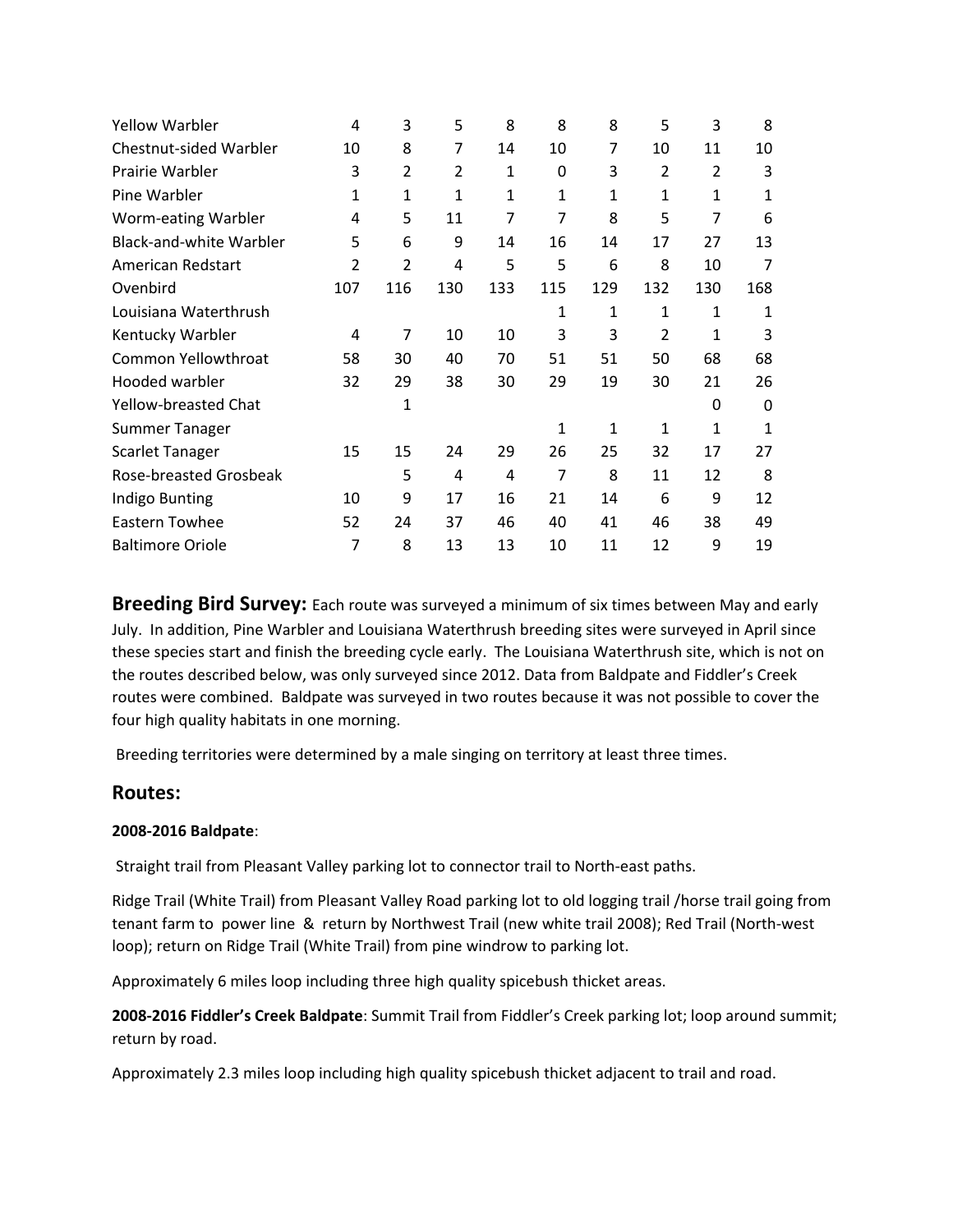#### **Documentation for Statements Made in Letter: Bird Records for Baldpate Mountain**

Washington Crossing Audubon has documented the statements made in our letter concerning the proposed PennEast pipeline route through Baldpate Mountain.

eBird records from Baldpate Mountain:

http://ebird.org/ebird/GuideMe?step=saveChoices&getLocations=hotspots&parentState=US‐ NJ&bMonth=01&bYear=1900&eMonth=12&eYear=2014&reportType=location&hotspots=L200757&con tinue.x=35&continue.y=11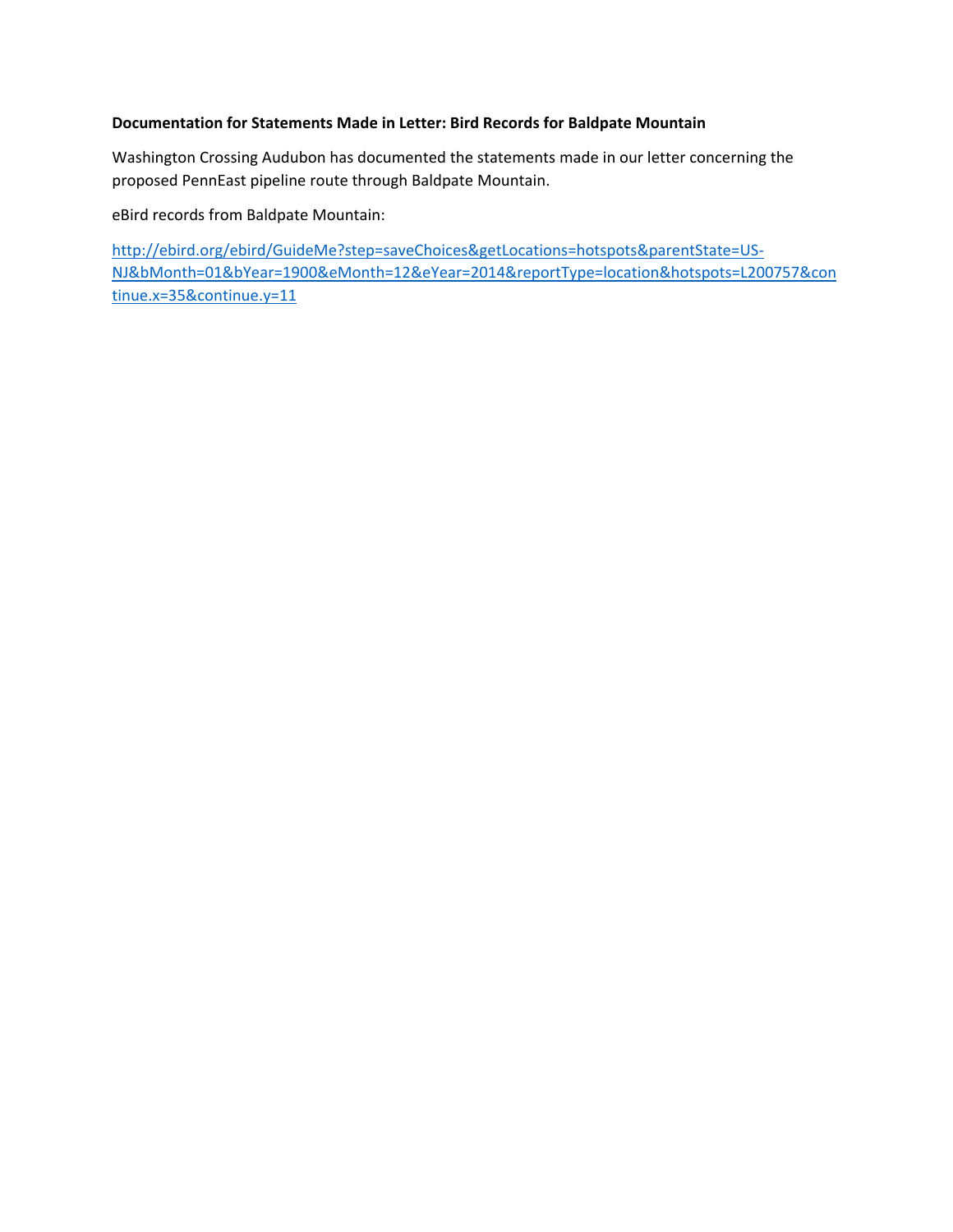# **Bird Observations**

• For Change Location

Date Range: Change Date |<br>1/1 - 12/31, 1900-2016 Combine Years

| [ Baldpate Mt ]             |            |     |            |        |                  |                                                           |                    |                |        |                 |                   |                     |  |
|-----------------------------|------------|-----|------------|--------|------------------|-----------------------------------------------------------|--------------------|----------------|--------|-----------------|-------------------|---------------------|--|
| 170 species (+9 other taxa) |            | Jan | Feb        | Mar    | Apr              | May Jun                                                   |                    | <u>Jul</u>     |        |                 |                   | Aug Sep Oct Nov Dec |  |
| <b>Snow Goose</b>           | MAP        |     | <b>COL</b> |        |                  |                                                           |                    |                |        |                 | <b>COL</b>        |                     |  |
| <b>Brant</b>                | MAP        |     |            |        |                  |                                                           |                    |                |        |                 | $\mathbf{r}$      |                     |  |
| Canada Goose                | MAP        |     |            |        |                  | . <b>.</b>                                                |                    |                |        |                 |                   |                     |  |
| Mute Swan                   | <b>MAP</b> |     |            |        |                  |                                                           |                    |                |        |                 |                   |                     |  |
| <b>Wood Duck</b>            | MAP        |     |            |        |                  | ---------                                                 |                    |                |        |                 |                   |                     |  |
| <b>American Black Duck</b>  | MAP        |     |            |        |                  |                                                           |                    |                |        |                 |                   |                     |  |
| Mallard                     | <b>MAP</b> |     |            |        |                  |                                                           |                    |                |        |                 |                   |                     |  |
| <b>Common Merganser</b>     | MAP        |     |            |        |                  | -----                                                     |                    |                |        |                 |                   |                     |  |
| <b>Wild Turkey</b>          | <b>MAP</b> |     |            |        |                  |                                                           | <b>The Company</b> |                |        |                 |                   |                     |  |
| <b>Common Loon</b>          | MAP        |     |            |        |                  |                                                           |                    |                |        |                 |                   |                     |  |
| Double-crested Cormorant    | <b>MAP</b> |     |            |        | m                | m = m m                                                   |                    | $\blacksquare$ |        |                 |                   |                     |  |
| <b>Great Blue Heron</b>     | MAP        |     |            | $\Box$ |                  | T 8 T 8 T                                                 |                    | and the con-   | ma 2 m |                 | <b>CONTRACTOR</b> |                     |  |
| <b>Green Heron</b>          | MAP        |     |            |        |                  |                                                           |                    |                |        |                 |                   |                     |  |
| <b>Black Vulture</b>        | MAP        |     |            |        |                  |                                                           |                    |                |        |                 |                   |                     |  |
| <b>Turkey Vulture</b>       | MAP        |     |            |        |                  |                                                           |                    |                |        |                 |                   |                     |  |
|                             |            | Jan | Feb.       |        |                  | Mar   Apr   May   Jun   Jul   Aug   Sep   Oct   Nov   Dec |                    |                |        |                 |                   |                     |  |
| Osprey                      | MAP        |     |            |        |                  | m <b>H</b> ——1                                            |                    |                |        |                 |                   |                     |  |
| <b>Swallow-tailed Kite</b>  | MAP        |     |            |        |                  |                                                           |                    |                |        |                 |                   |                     |  |
| <b>Golden Eagle</b>         | MAP        |     |            |        |                  |                                                           |                    |                |        |                 |                   |                     |  |
| <b>Northern Harrier</b>     | MAP        |     |            |        |                  |                                                           |                    |                |        |                 |                   |                     |  |
| <b>Sharp-shinned Hawk</b>   | MAP        |     | ш          |        | 1 - 1 - 1 - 1    |                                                           |                    |                |        | -- <b>111</b> - |                   |                     |  |
| Cooper's Hawk               | <b>MAP</b> |     |            |        |                  |                                                           | and the con-       | - -            | a po   |                 |                   |                     |  |
| <b>Bald Eagle</b>           | MAP        |     |            | ا ا    |                  |                                                           |                    |                |        |                 |                   |                     |  |
| <b>Red-shouldered Hawk</b>  | <b>MAP</b> |     |            |        |                  |                                                           |                    |                |        |                 |                   | H.                  |  |
| <b>Broad-winged Hawk</b>    | MAP        |     |            |        | - <b>-</b> - - - |                                                           |                    |                |        | --- -           |                   |                     |  |
| Red-tailed Hawk             | <b>MAP</b> |     |            |        |                  |                                                           |                    |                |        |                 |                   |                     |  |
| Killdeer                    | MAP        |     |            |        |                  |                                                           |                    |                |        |                 |                   |                     |  |
| <b>Least Sandpiper</b>      | MAP        |     |            |        |                  |                                                           |                    |                |        |                 |                   |                     |  |
| <b>American Woodcock</b>    | MAP        | a,  |            | a ka   | a.               |                                                           |                    |                |        |                 |                   |                     |  |
| <b>Spotted Sandpiper</b>    | MAP        |     |            |        |                  |                                                           |                    |                |        |                 |                   |                     |  |
| <b>Laughing Gull</b>        | MAP        |     |            |        |                  |                                                           |                    |                |        |                 |                   |                     |  |
|                             |            |     |            |        |                  | Jan Feb Mar Apr May Jun Jul                               |                    |                |        |                 |                   | Aug Sep Oct Nov Dec |  |

 $\bullet$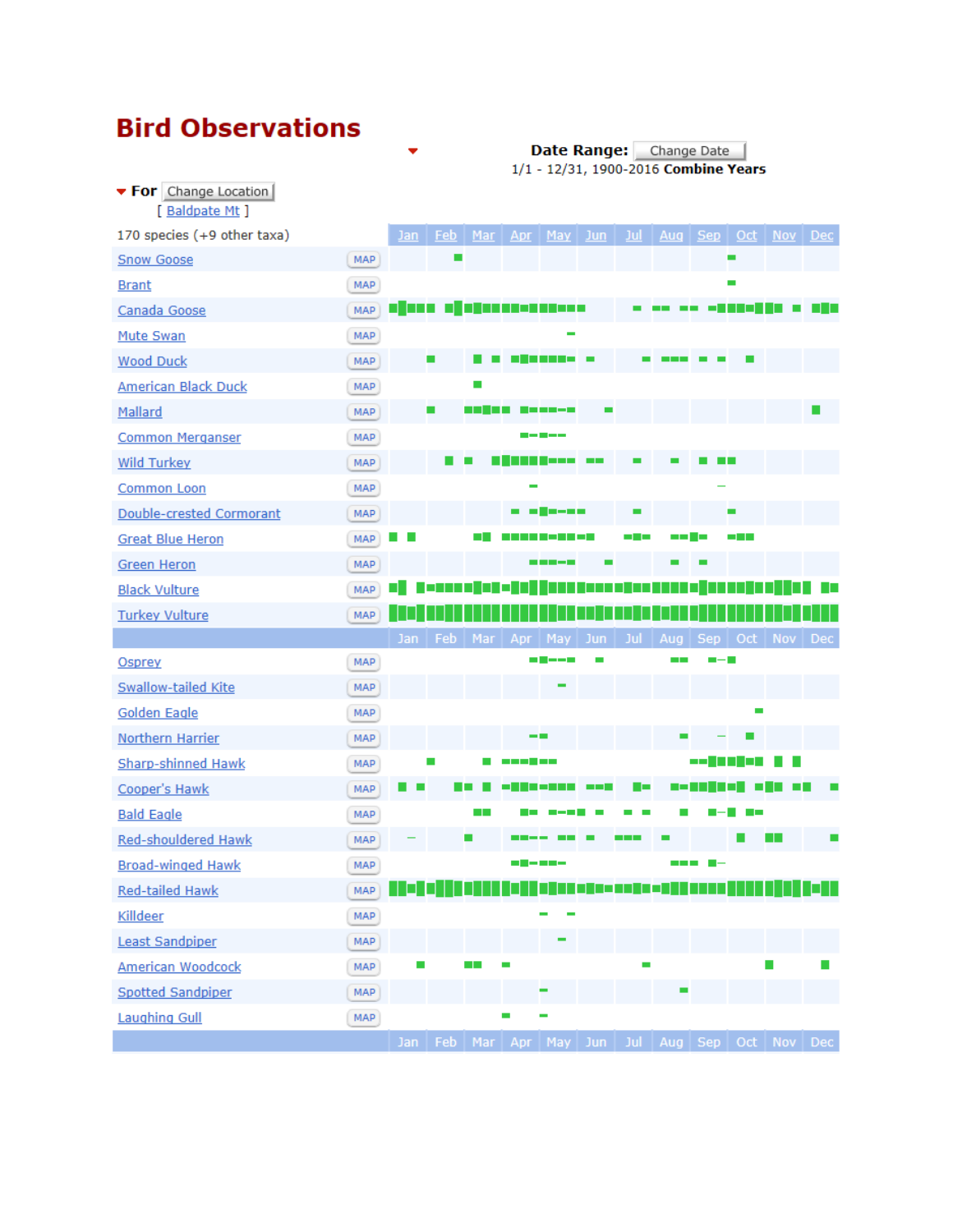|                            |            |     |     |         |     | Jan Feb Mar Apr May Jun Jul Aug Sep Oct Nov Dec |     |     |                 |                              |     |     |     |
|----------------------------|------------|-----|-----|---------|-----|-------------------------------------------------|-----|-----|-----------------|------------------------------|-----|-----|-----|
| Ring-billed Gull           | MAP        |     |     |         |     |                                                 |     |     |                 |                              |     |     |     |
| <b>Herring Gull</b>        | MAP        |     |     |         |     |                                                 |     |     |                 |                              |     |     |     |
| <b>Rock Pigeon</b>         | MAP        |     |     |         |     |                                                 |     |     |                 | <b>COLOR</b>                 |     |     |     |
| <b>Mourning Dove</b>       | MAP        |     |     |         |     |                                                 |     |     |                 |                              |     |     |     |
| Yellow-billed Cuckoo       | MAP        |     |     |         |     | 画面                                              |     |     |                 | <b>SE CASSA SENI, SHE— G</b> |     |     |     |
| <b>Black-billed Cuckoo</b> | MAP        |     |     |         |     | - 三国                                            |     |     |                 |                              |     |     |     |
| Eastern Screech-Owl        | MAP        |     |     |         |     |                                                 |     |     |                 |                              |     |     |     |
| <b>Great Horned Owl</b>    | MAP        |     |     |         |     |                                                 |     |     |                 |                              |     |     |     |
| <b>Barred Owl</b>          | MAP        |     |     |         |     |                                                 |     |     |                 |                              |     |     |     |
| Northern Saw-whet Owl      | <b>MAP</b> |     |     |         |     |                                                 |     |     |                 |                              |     |     |     |
| Common Nighthawk           | MAP        |     |     |         |     | 一面開始                                            |     |     |                 |                              |     |     |     |
| <b>Chimney Swift</b>       | MAP        |     |     |         |     | - 1                                             |     |     | <u>in andar</u> | 3 - 0 0 0 0                  |     |     |     |
| Ruby-throated Hummingbird  | MAP        |     |     |         |     | - 00000 = # - - - - 0 - 0 - 0 - 0 - 0 - 0       |     |     |                 |                              |     |     |     |
| <b>Belted Kingfisher</b>   | MAP        |     |     |         |     |                                                 |     |     |                 |                              |     |     |     |
| Red-headed Woodpecker      | MAP        |     |     |         |     |                                                 |     |     |                 |                              |     |     |     |
|                            |            | Jan | Feb | Mar     | Apr | May                                             | Jun | Jul | Aug             | <b>Sep</b>                   | Oct | Nov | Dec |
| Red-bellied Woodpecker     | MAP        |     |     |         |     |                                                 |     |     |                 |                              |     |     |     |
| Yellow-bellied Sapsucker   | MAP        |     | ш   | in Beer |     |                                                 |     |     |                 |                              |     |     |     |
| Downy Woodpecker           | MAP        |     |     |         |     |                                                 |     |     |                 |                              |     |     |     |
| <b>Hairy Woodpecker</b>    | MAP        |     |     |         |     |                                                 |     |     |                 |                              |     |     |     |
| Northern Flicker           | <b>MAP</b> |     |     |         |     |                                                 |     |     |                 |                              |     |     |     |
| Pileated Woodpecker        | MAP        |     |     |         |     |                                                 |     |     |                 |                              |     |     |     |
| <b>American Kestrel</b>    | MAP        |     |     |         |     | <b>THE REPORT OF STATE</b>                      |     |     |                 | <b>Call and man</b>          |     |     |     |
| Merlin                     | MAP        |     |     |         |     |                                                 |     |     |                 |                              |     |     |     |
| Peregrine Falcon           | MAP        |     |     |         |     |                                                 |     |     |                 |                              |     |     |     |
| Olive-sided Flycatcher     | MAP        |     |     |         |     |                                                 |     |     |                 |                              |     |     |     |
| Eastern Wood-Pewee         | MAP        |     |     |         |     | ۰                                               |     |     |                 |                              |     |     |     |
| Yellow-bellied Flycatcher  | <b>MAP</b> |     |     |         |     | <b>MA MA</b>                                    |     |     |                 | <b>MM 50 MM</b>              |     |     |     |
| <b>Acadian Flycatcher</b>  | <b>MAP</b> |     |     |         |     | ----                                            |     |     |                 |                              |     |     |     |
| Alder Flycatcher           | MAP        |     |     |         |     |                                                 |     |     |                 |                              |     |     |     |
| <b>Willow Flycatcher</b>   | MAP        |     |     |         |     | ---                                             |     |     |                 |                              |     |     |     |
|                            |            |     |     |         |     | Jan Feb Mar Apr May Jun Jul Aug Sep Oct Nov Dec |     |     |                 |                              |     |     |     |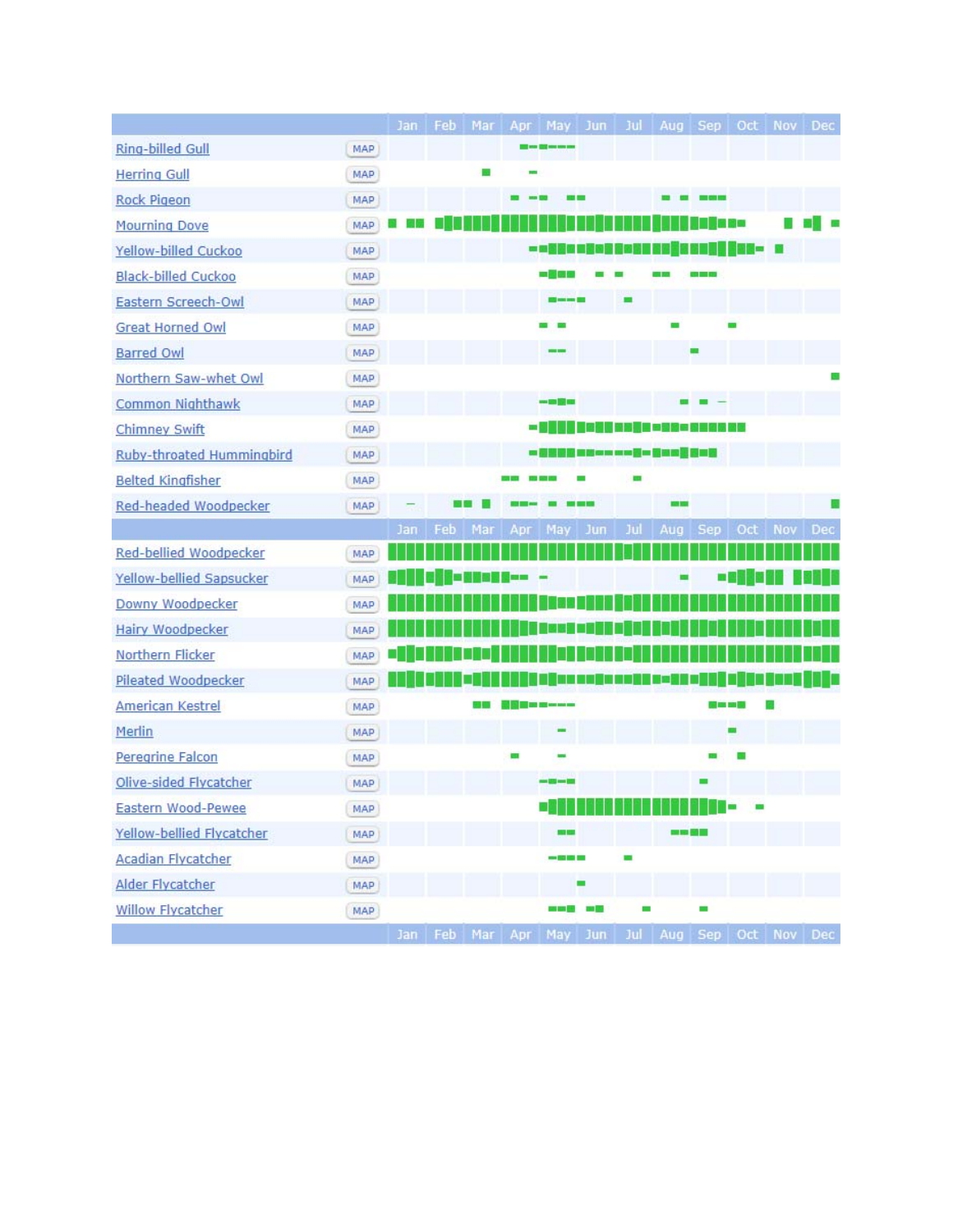|                                               |     | Jan       | Feb         |     |      |                                           |                                                  |      |                                                        |                        |                  | Mar Apr May Jun Jul Aug Sep Oct Nov Dec                              |   |
|-----------------------------------------------|-----|-----------|-------------|-----|------|-------------------------------------------|--------------------------------------------------|------|--------------------------------------------------------|------------------------|------------------|----------------------------------------------------------------------|---|
| Least Flycatcher                              | MAP |           |             |     |      |                                           |                                                  |      |                                                        | 100 000 <b>973 100</b> |                  |                                                                      |   |
| Empidonax sp.                                 | MAP |           |             |     |      |                                           |                                                  |      |                                                        |                        |                  |                                                                      |   |
| <b>Eastern Phoebe</b>                         | MAP |           |             | a a |      |                                           |                                                  |      | <u>d yn y y yn en y ne y</u>                           |                        | n an B           |                                                                      |   |
| <b>Great Crested Flycatcher</b>               | MAP |           |             |     |      |                                           |                                                  |      | in Amati www.filmson                                   |                        |                  |                                                                      |   |
| <b>Eastern Kingbird</b>                       | MAP |           |             |     |      | - 50 M M M M w M W M M                    |                                                  |      |                                                        |                        |                  |                                                                      |   |
| White-eyed Vireo                              | MAP |           |             |     | 81 - |                                           |                                                  |      | IN NHAQ Geog III - 8                                   |                        |                  |                                                                      |   |
| Yellow-throated Vireo                         | MAP |           |             |     | - 1  |                                           |                                                  |      | <b>STORY</b>                                           |                        |                  |                                                                      |   |
| <b>Blue-headed Vireo</b>                      | MAP |           |             |     |      | 言語を包囲                                     |                                                  |      | <b>1979 1979</b>                                       |                        | 18500            |                                                                      |   |
| Philadelphia Vireo                            | MAP |           |             |     |      |                                           |                                                  |      |                                                        |                        |                  |                                                                      |   |
| Warbling Vireo                                | MAP |           |             |     |      |                                           |                                                  |      |                                                        |                        |                  |                                                                      |   |
| Red-eyed Vireo                                | MAP |           |             |     |      |                                           |                                                  |      |                                                        |                        | <b>TELESCOPE</b> |                                                                      |   |
| <b>Blue Jay</b>                               | MAP |           |             |     |      |                                           |                                                  |      |                                                        |                        |                  |                                                                      |   |
| <b>American Crow</b>                          | MAP |           |             |     |      |                                           |                                                  |      | 1. ISBN 1. ISBN 1. ISBN                                |                        |                  |                                                                      |   |
| <b>Fish Crow</b>                              | MAP |           |             |     |      | $\mathbf{0} = \mathbf{0} - \mathbf{0}$ as |                                                  |      |                                                        |                        | <b>COLLEGE</b>   |                                                                      |   |
| crow sp.                                      | MAP |           |             |     |      |                                           |                                                  |      |                                                        |                        |                  |                                                                      |   |
|                                               |     | Jan       | Feb         | Mar | Apr  | May Jun                                   |                                                  | Jul  |                                                        |                        |                  | Aug Sep Oct Nov Dec                                                  |   |
| Common Raven                                  | MAP |           |             |     |      |                                           |                                                  |      | <b>CONTRACTOR</b>                                      |                        |                  |                                                                      |   |
| Northern Rough-winged Swallow                 | MAP |           |             |     |      | ※※一番※※書き目録~ ※                             |                                                  |      | <b>电图 图</b>                                            |                        |                  |                                                                      |   |
| <b>Purple Martin</b>                          | MAP |           |             |     |      |                                           |                                                  |      |                                                        |                        |                  |                                                                      |   |
| <b>Tree Swallow</b>                           | MAP |           |             |     |      |                                           | 10 <b>11 12 13 14 15 16 16 16 16 16 16 16 16</b> |      |                                                        |                        |                  |                                                                      |   |
| <b>Bank Swallow</b>                           | MAP |           |             |     |      |                                           |                                                  |      |                                                        |                        |                  |                                                                      |   |
| <b>Barn Swallow</b>                           | MAP |           |             |     |      | <b>ENDEMANA &amp; No so</b> o             |                                                  |      |                                                        |                        |                  |                                                                      |   |
| <b>Cliff Swallow</b>                          | MAP |           |             |     |      |                                           |                                                  |      |                                                        |                        |                  |                                                                      |   |
| Carolina Chickadee                            | MAP |           |             |     |      | INNE BUNG xena ganu ne h                  |                                                  |      |                                                        |                        |                  |                                                                      |   |
| <b>Black-capped Chickadee</b>                 | MAP |           |             |     |      |                                           |                                                  |      | <b>. 200 - 200 - 200 - 200 - 200 - 200 - 200 - 200</b> |                        |                  |                                                                      |   |
| Carolina x Black-capped Chickadee<br>(hybrid) | MAP | a de la c |             |     |      |                                           |                                                  |      | <b>ECE--BEE--B BORD (UNIV)</b>                         |                        |                  |                                                                      | Œ |
| Carolina/Black-capped Chickadee               | MAP |           |             |     |      |                                           |                                                  |      |                                                        |                        |                  | <u> San 1917 - Saf 1917 ann ann an 1917 an Sail Sail Sill agus a</u> |   |
| chickadee sp.                                 | MAP |           |             |     |      |                                           |                                                  |      |                                                        |                        |                  |                                                                      |   |
| <b>Tufted Titmouse</b>                        | MAP |           |             |     |      |                                           |                                                  |      |                                                        |                        |                  |                                                                      |   |
| <b>Red-breasted Nuthatch</b>                  | MAP |           |             |     |      |                                           |                                                  |      |                                                        |                        |                  |                                                                      |   |
| <b>White-breasted Nuthatch</b>                | MAP |           |             |     |      |                                           |                                                  |      |                                                        |                        |                  |                                                                      |   |
|                                               |     | lan:      | $F$ $F$ $F$ | Mar |      | Apr May Jun                               |                                                  | Tril |                                                        |                        |                  | Aug Sep Oct Nov Dec                                                  |   |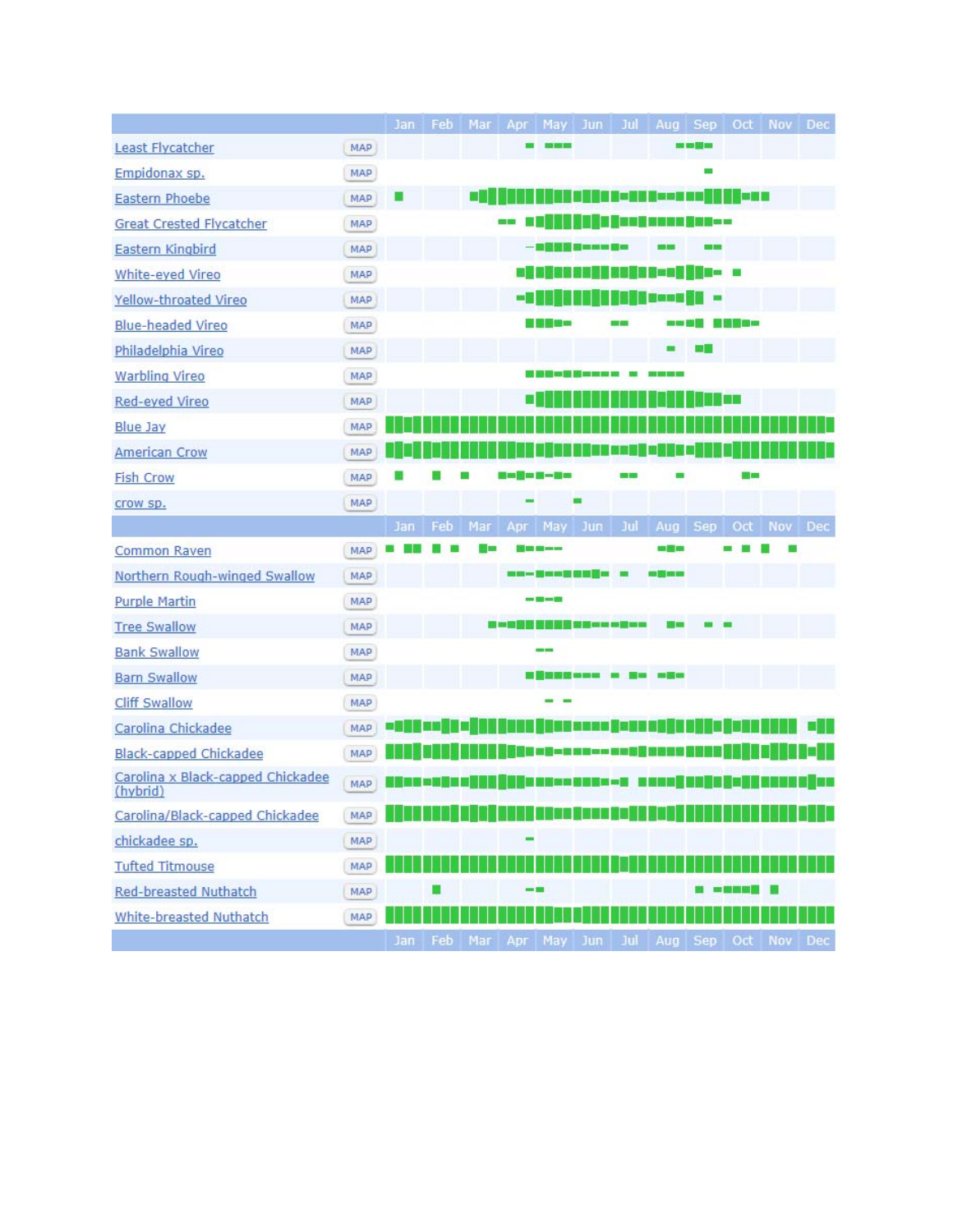|                                       |            | Jan                | Feb         | Mar |               | Apr   May   Jun   Jul              |  |                            | Aug Sep Oct Nov Dec                                                                                                   |                    |             |                 |
|---------------------------------------|------------|--------------------|-------------|-----|---------------|------------------------------------|--|----------------------------|-----------------------------------------------------------------------------------------------------------------------|--------------------|-------------|-----------------|
| <b>Brown Creeper</b>                  | MAP        | - 12000 - 2000 - 2 |             |     |               |                                    |  |                            |                                                                                                                       | an Ball            |             |                 |
| <b>House Wren</b>                     | MAP        |                    |             |     |               |                                    |  |                            |                                                                                                                       | 認識する               |             |                 |
| <b>Winter Wren</b>                    | MAP        | ш                  |             |     |               |                                    |  |                            |                                                                                                                       | <b>The Company</b> |             | <b>COLOR</b>    |
| Marsh Wren                            | MAP        |                    |             |     |               |                                    |  |                            |                                                                                                                       |                    |             |                 |
| Carolina Wren                         | MAP        |                    |             |     |               |                                    |  |                            |                                                                                                                       |                    |             |                 |
| <b>Blue-gray Gnatcatcher</b>          | <b>MAP</b> |                    |             |     |               |                                    |  |                            |                                                                                                                       |                    |             |                 |
| Golden-crowned Kinglet                | MAP        | 的的的                |             |     | <b>BB 5-8</b> |                                    |  |                            |                                                                                                                       |                    | 10 a        |                 |
| <b>Ruby-crowned Kinglet</b>           | MAP        | -80350             |             |     | 9 - 13 9 0    |                                    |  |                            | ■田田富                                                                                                                  |                    | 99 E SI     |                 |
| <b>Eastern Bluebird</b>               | MAP        | п                  |             |     |               |                                    |  | H 수정하여 야합도 <u>참 할 때</u> 같아 |                                                                                                                       | -55                |             |                 |
| Veery                                 | MAP        |                    |             |     |               |                                    |  |                            |                                                                                                                       | 1888               |             |                 |
| Gray-cheeked Thrush                   | MAP        |                    |             |     |               | nes 200 Mi                         |  |                            |                                                                                                                       | m <b>Max 11</b> m  |             |                 |
| Gray-cheeked/Bicknell's Thrush        | MAP        |                    |             |     |               |                                    |  |                            |                                                                                                                       |                    |             |                 |
| Swainson's Thrush                     | MAP        |                    |             |     |               | 网络圆形                               |  |                            | 一時間間回避雨                                                                                                               |                    |             |                 |
| <b>Hermit Thrush</b>                  | MAP        |                    |             |     |               |                                    |  |                            |                                                                                                                       |                    |             | <b>B</b> a Base |
| <b>Wood Thrush</b>                    | MAP        |                    |             |     |               |                                    |  |                            |                                                                                                                       | 10 E               |             |                 |
|                                       |            | Jan                | Feb         | Mar |               | Apr May Jun                        |  |                            |                                                                                                                       |                    | Oct Nov Dec |                 |
| <b>American Robin</b>                 | MAP        |                    |             |     |               |                                    |  |                            |                                                                                                                       |                    |             |                 |
| <b>Gray Catbird</b>                   | MAP        |                    |             |     |               |                                    |  |                            |                                                                                                                       | œ                  |             |                 |
| <b>Brown Thrasher</b>                 | MAP        |                    |             |     |               | 一副製 医前缀的 一面医图 经一                   |  |                            |                                                                                                                       |                    |             |                 |
| Northern Mockingbird                  | MAP        | ×.                 |             |     |               | <b>KO SERS S-DE SO E U -0 R</b>    |  |                            | <b>CO 500 KM</b>                                                                                                      |                    |             |                 |
| <b>European Starling</b>              | MAP        |                    |             |     |               | 38 38 38 38 38 48 48 48 49 49      |  |                            |                                                                                                                       |                    |             |                 |
| <b>Cedar Waxwing</b>                  | MAP        |                    | 医圆圆面层       |     |               | i aoi an Kalifang -na an Aona an - |  |                            |                                                                                                                       |                    |             | -- - - - - -    |
| Ovenbird                              | MAP        |                    |             |     | ۰.            |                                    |  |                            | <u> ISBN 1878-1978 - ANDRO 1979-1979 - ANDRO 1979-1979 - ANDRO 1979-1979 - ANDRO 1979-1979 - ANDRO 1979-1979 - AN</u> |                    |             |                 |
| <b>Worm-eating Warbler</b>            | MAP        |                    |             |     |               |                                    |  | ii <b>ni saa jira</b> a    |                                                                                                                       |                    |             |                 |
| Louisiana Waterthrush                 | MAP        |                    |             |     |               | -1800--                            |  |                            |                                                                                                                       |                    |             |                 |
| Northern Waterthrush                  | MAP        |                    |             |     |               |                                    |  |                            |                                                                                                                       |                    |             |                 |
| Golden-winged Warbler                 | MAP        |                    |             |     |               |                                    |  |                            | <b>CH 50</b>                                                                                                          |                    |             |                 |
| <b>Blue-winged Warbler</b>            | MAP        |                    |             |     |               |                                    |  | <b>BR-NESER -</b>          |                                                                                                                       |                    |             |                 |
| Brewster's Warbler (hybrid)           | MAP        |                    |             |     |               |                                    |  |                            |                                                                                                                       |                    |             |                 |
| Golden-winged/Blue-winged Warble<br>r | MAP        |                    |             |     |               |                                    |  |                            |                                                                                                                       |                    |             |                 |
| <b>Black-and-white Warbler</b>        | MAP        |                    |             |     |               |                                    |  |                            |                                                                                                                       | I D                |             |                 |
|                                       |            |                    | Jan Feb Mar |     |               | Anr May Jun                        |  | Aug Sep Oct Nov Dec        |                                                                                                                       |                    |             |                 |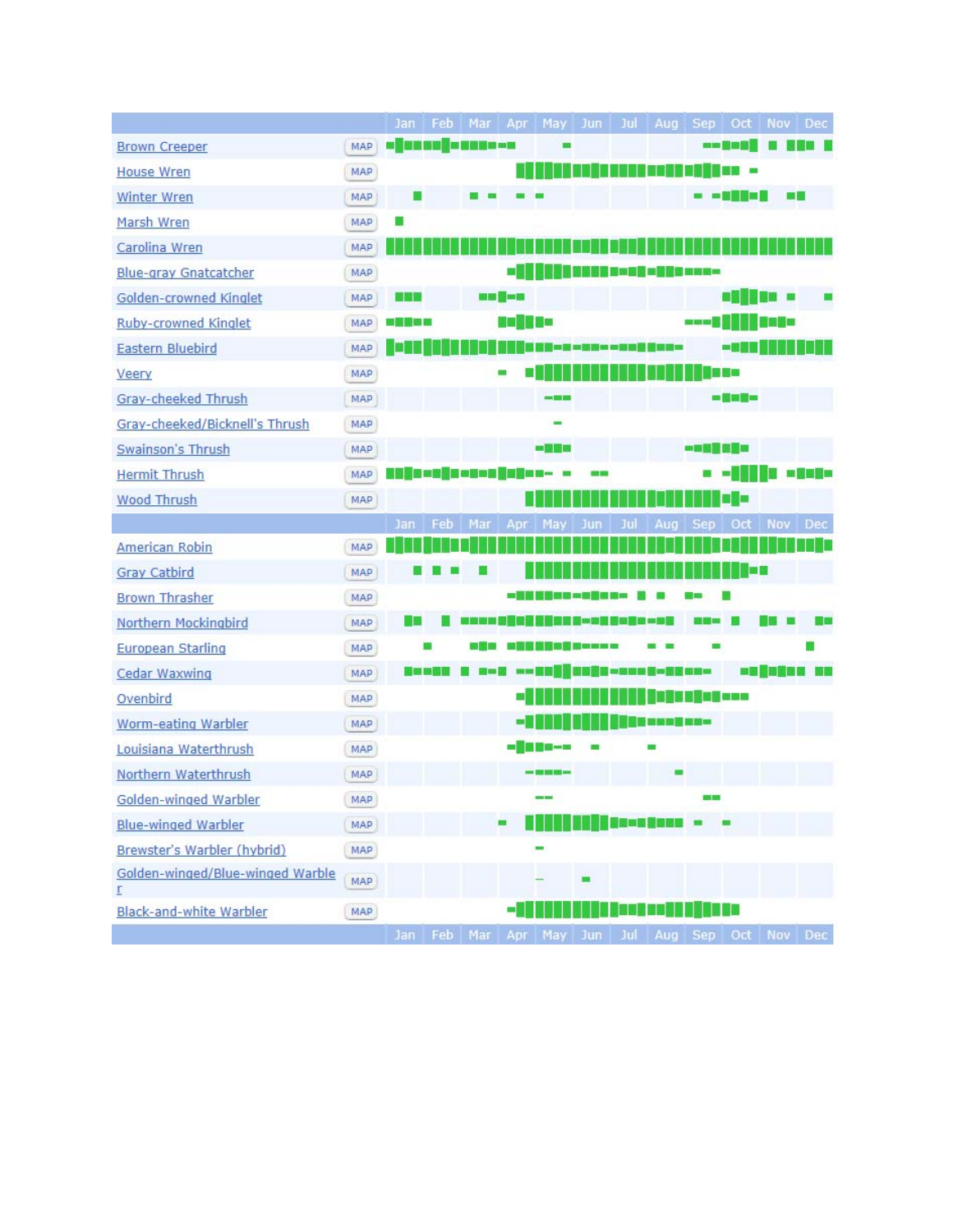|                                     |            | Jan I | Feb | Mar |                        | Apr May Jun                                     |     |                      | Jul   Aug   Sep   Oct |                 |                        | Nov | Dec |
|-------------------------------------|------------|-------|-----|-----|------------------------|-------------------------------------------------|-----|----------------------|-----------------------|-----------------|------------------------|-----|-----|
| <b>Prothonotary Warbler</b>         | MAP        |       |     |     | <b>113 920 114 125</b> |                                                 |     |                      |                       |                 |                        |     |     |
| <b>Tennessee Warbler</b>            | MAP        |       |     |     |                        | <b>CONTRACTOR</b>                               |     |                      |                       | <b>B-2038</b>   |                        |     |     |
| Nashville Warbler                   | <b>MAP</b> |       |     |     |                        | - 銀脚頭-                                          |     |                      |                       |                 | <b>BER DESCRIPTION</b> |     |     |
| <b>Connecticut Warbler</b>          | MAP        |       |     |     |                        |                                                 |     |                      |                       |                 |                        |     |     |
| <b>Mourning Warbler</b>             | MAP        |       |     |     |                        |                                                 |     |                      |                       |                 |                        |     |     |
| Kentucky Warbler                    | MAP        |       |     |     |                        |                                                 |     |                      |                       |                 |                        |     |     |
| Common Yellowthroat                 | MAP        |       |     |     |                        |                                                 |     |                      |                       |                 | a di Ba                |     |     |
| <b>Hooded Warbler</b>               | MAP        |       |     |     |                        |                                                 |     |                      |                       | 18 O O          |                        |     |     |
| American Redstart                   | MAP        |       |     |     |                        |                                                 |     | <b>Risk acom and</b> |                       | <b>TIME</b>     |                        |     |     |
| Cape May Warbler                    | MAP        |       |     |     |                        | ---                                             |     |                      |                       |                 |                        |     |     |
| Cerulean Warbler                    | <b>MAP</b> |       |     |     |                        | -- 53 55 65                                     |     |                      |                       | <b>CALL THE</b> |                        |     |     |
| Northern Parula                     | MAP        |       |     |     |                        | - I II II 30 - -                                |     |                      | ٠                     | 1 I II I X 2    |                        |     |     |
| Magnolia Warbler                    | MAP        |       |     |     |                        | 一日講師の                                           |     |                      | ■露開                   |                 | 11 30a                 |     |     |
| <b>Bay-breasted Warbler</b>         | MAP        |       |     |     |                        | <b>STEP</b>                                     |     |                      |                       | <b>BRITISH</b>  |                        |     |     |
| <b>Blackburnian Warbler</b>         | MAP        |       |     |     |                        | - 韓国語 -                                         |     |                      |                       | ■图画画图图          |                        |     |     |
|                                     |            |       |     |     |                        | Jan Feb Mar Apr May Jun Jul Aug Sep Oct Nov Dec |     |                      |                       |                 |                        |     |     |
| <b>Yellow Warbler</b>               | MAP        |       |     |     |                        |                                                 |     |                      | <b>Bas S-on -</b>     |                 |                        |     |     |
| Chestnut-sided Warbler              | MAP        |       |     |     |                        |                                                 |     |                      | l asa                 | <b>TELESCO</b>  |                        |     |     |
| <b>Blackpoll Warbler</b>            | MAP        |       |     |     |                        | $-9000 -$                                       |     |                      |                       | ----            |                        |     |     |
| <b>Black-throated Blue Warbler</b>  | MAP        |       |     |     |                        | <b>a 110 -</b>                                  | . . |                      | - 88                  |                 | tal ke                 |     |     |
| Palm Warbler                        | MAP        |       |     |     | 8 B E -                |                                                 |     |                      |                       |                 |                        |     |     |
| Pine Warbler                        | MAP        |       |     | a.  |                        | <b>Hugonoogen</b> ---                           |     |                      |                       | s il v          |                        |     |     |
| Yellow-rumped Warbler               | MAP        | a ka  |     |     |                        | 1 ==== <b>111</b> =                             |     |                      |                       |                 | - 39 H H H H           |     |     |
| Yellow-throated Warbler             | MAP        |       |     |     |                        |                                                 |     |                      |                       |                 |                        |     |     |
| Prairie Warbler                     | MAP        |       |     |     | ا ک                    |                                                 |     | <b>IN 1980</b> 13    |                       |                 |                        |     |     |
| <b>Black-throated Green Warbler</b> | MAP        |       |     |     |                        | i i se s                                        |     |                      |                       |                 |                        |     |     |
| Canada Warbler                      | MAP        |       |     |     |                        | -360 -                                          |     |                      |                       | 006 E - 00      |                        |     |     |
| Wilson's Warbler                    | MAP.       |       |     |     |                        |                                                 |     |                      |                       |                 |                        |     |     |
| Yellow-breasted Chat                | MAP        |       |     |     |                        |                                                 |     |                      |                       |                 |                        |     |     |
| <b>Grasshopper Sparrow</b>          | MAP        |       |     |     |                        |                                                 |     |                      |                       |                 |                        |     |     |
| <b>American Tree Sparrow</b>        | <b>MAP</b> |       |     |     | ш                      |                                                 |     |                      |                       |                 |                        |     |     |
|                                     |            |       |     |     |                        | Jan Feb Mar Apr May Jun Jul Aug Sep Oct Nov Dec |     |                      |                       |                 |                        |     |     |